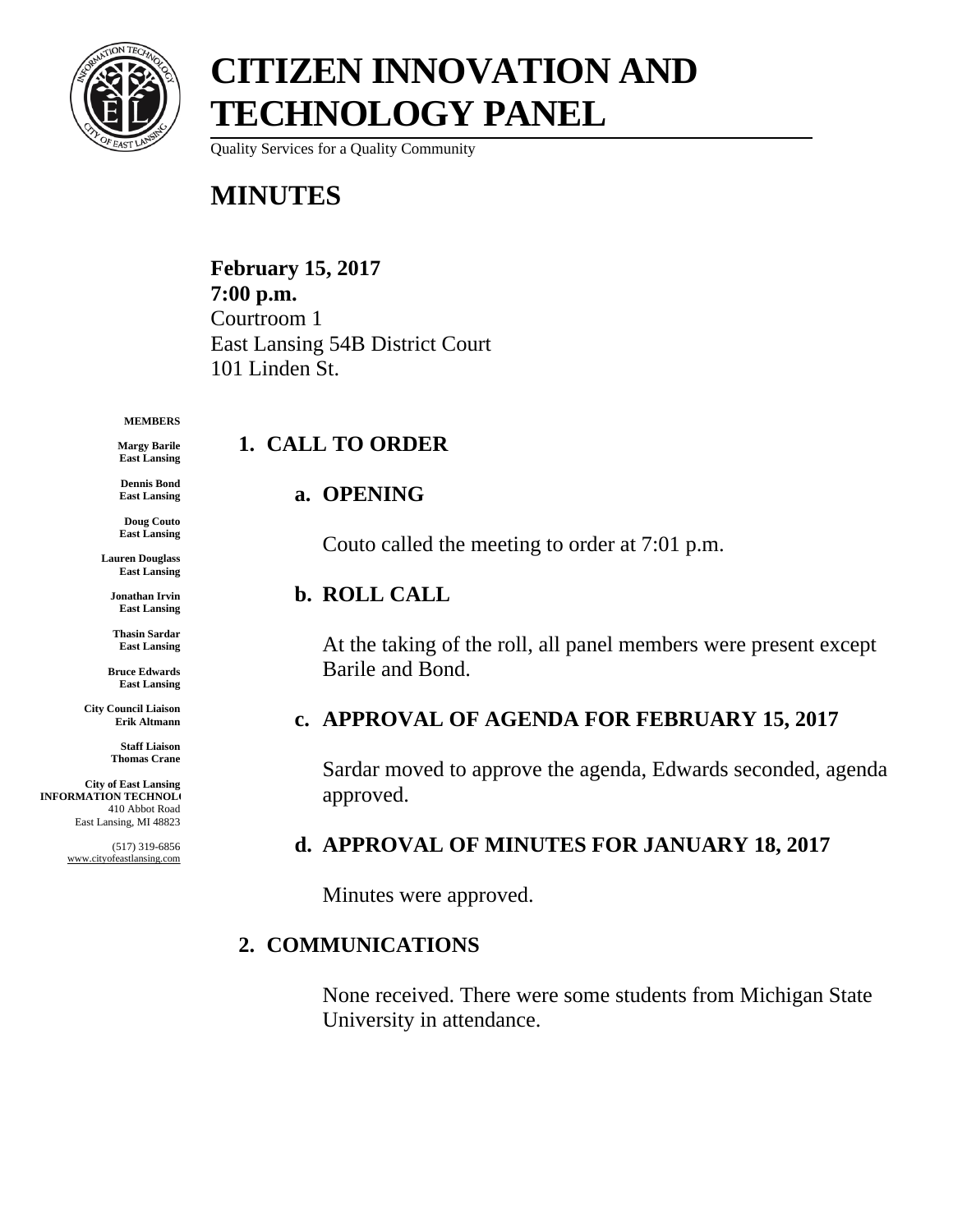Quality Services for a Quality Community

#### **3. OLD BUSINESS**

#### **a. WEBSITE UPDATE**

Crane updated the panel on the opportunity for a free website update and an accompanying city app. Crane also discussed how the app will link to current website modules and other links. Crane also discussed the opportunity to include a more mobile design for the website. Crane also discussed that the City of East Lansing will be considering the use of Parks and Recreation module on the city's website. Irvin mentioned having a more prominent link to the Parks and Recreation and links that are adjusted based on the season or demographics.

Irvin mentioned his concerns and vision regarding the increased use of social media integration with the city's website. Irvin discussed the connection from social media to community engagement. Crane discussed his finding from the website analytics. Matthews discussed the concept of engagement with Michigan State University. Irvin expressed his optimism with the newly created East Lansing Police department's social media initiative.

Matthews asked about the raw data and his willingness to examine that data.

#### **b. SURVEY QUESTION**

Crane stated that the city manager agreed to include the technology based survey question. Crane mentioned that he would share the question with other employees at the City of East Lansing to garner feedback.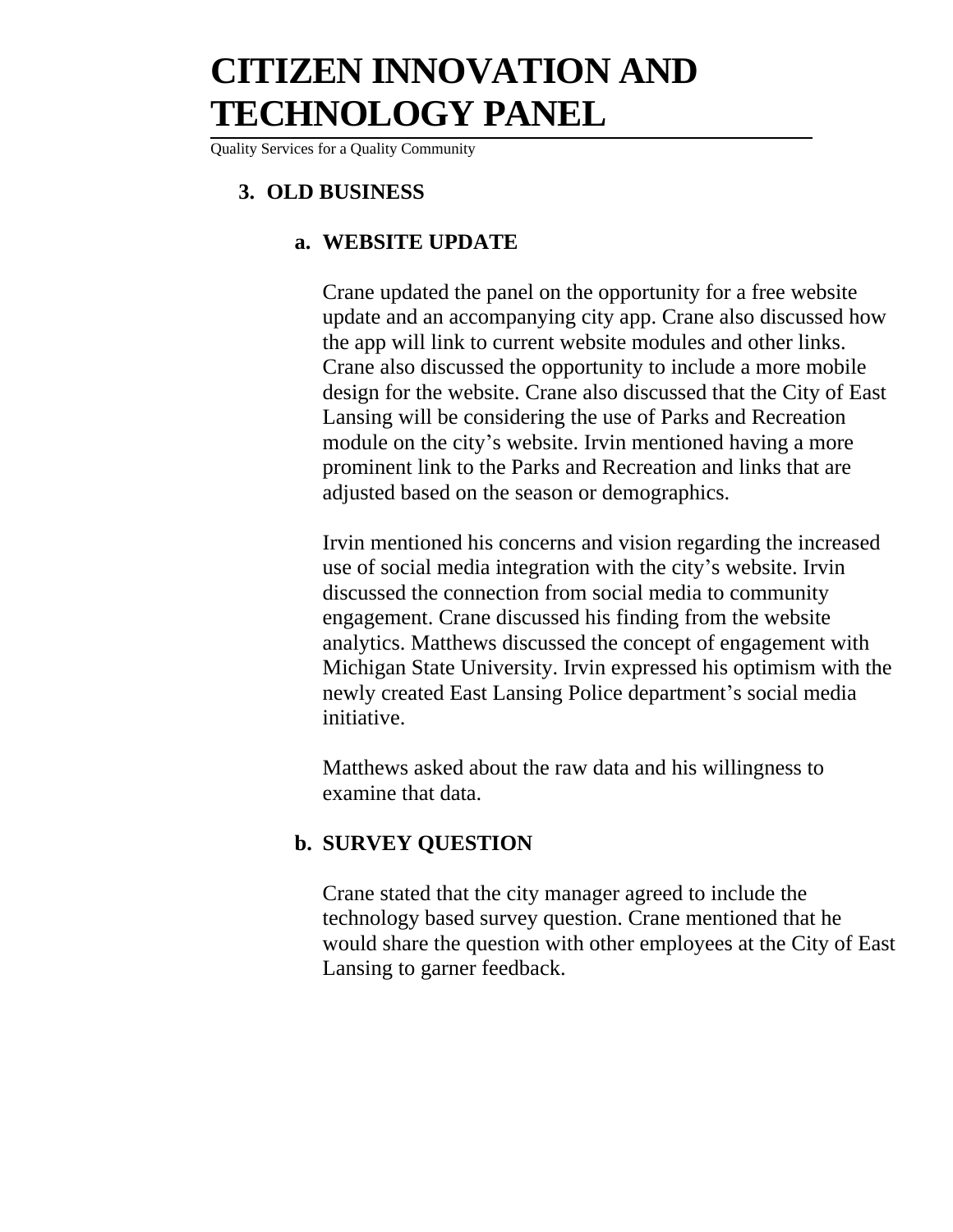Quality Services for a Quality Community

### **4. NEW BUSINESS**

#### **a. POLLING SOFTWARE**

Crane discussed the options available for polling and how it can connect with social media and the city's newsletter.

#### **b. Community Activity**

Couto discussed the idea of community activity and the prospects of having a tech-a-thon.

#### **5. COMMITTEE OF THE WHOLE AND ACTION ITEMS**

Douglass spoke about Robot Week at the East Lansing Public Library. Suggestions were made to have the panel facilitate the event to increase the panel's exposure to the public. Couto suggested some of the benefits of having a future panel meeting at the East Lansing Public Library.

#### **a. Panel Deliverables**

- 1. Douglass will provide more information about Robot Week and information about scheduling space for the April 19, 2017 meeting.
- 2. Sardar stated that he would prioritize ideas and identify which ideas are feasible.
- 3. Irvin stated that he would champion more engagement via social media and streaming video.
- 4. Matthews will investigate opportunities with Michigan State University and setup appointments.